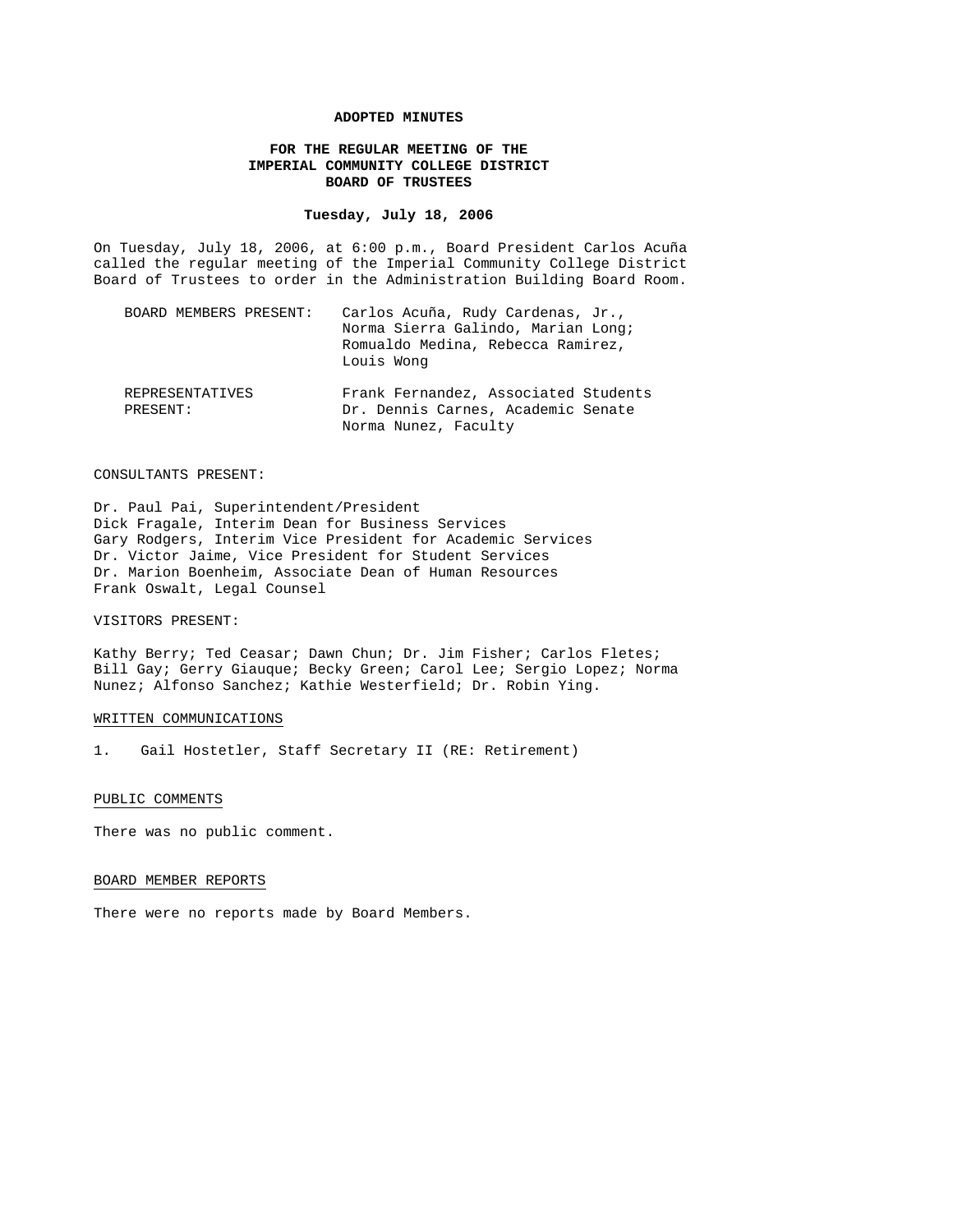Gail Hostetler P.O. Box 217 2820 La Brucherie Rd. Imperial, CA 92251

July 10, 2006

Dr. Paul Pai Superintendent/President

**Board of Trustees Imperial Community College District** 

Dear Dr. Pai and Board Members:

I began my work here at IVC in 1988 when I needed to go back to work. I found the greatest job I could have ever asked for. Not only did I work for, four of the best division chairs, and faculty with endearing personalities, I grew with the best department on campus.

The Behavioral and Social Sciences Department has been like a second family and leaving them is one of the most difficult decisions I have made in the past 18 years.

Now it is time for me to spend time with my growing family and to work for my husband, and our company.

Therefore, for the reason listed above, I have decided to retire from my position at Imperial Valley College, effective July 28, 2006.

Sincerely,

Mail Hasteller

Gail Hostetler Staff Secretary II **Behavioral & Social Sciences**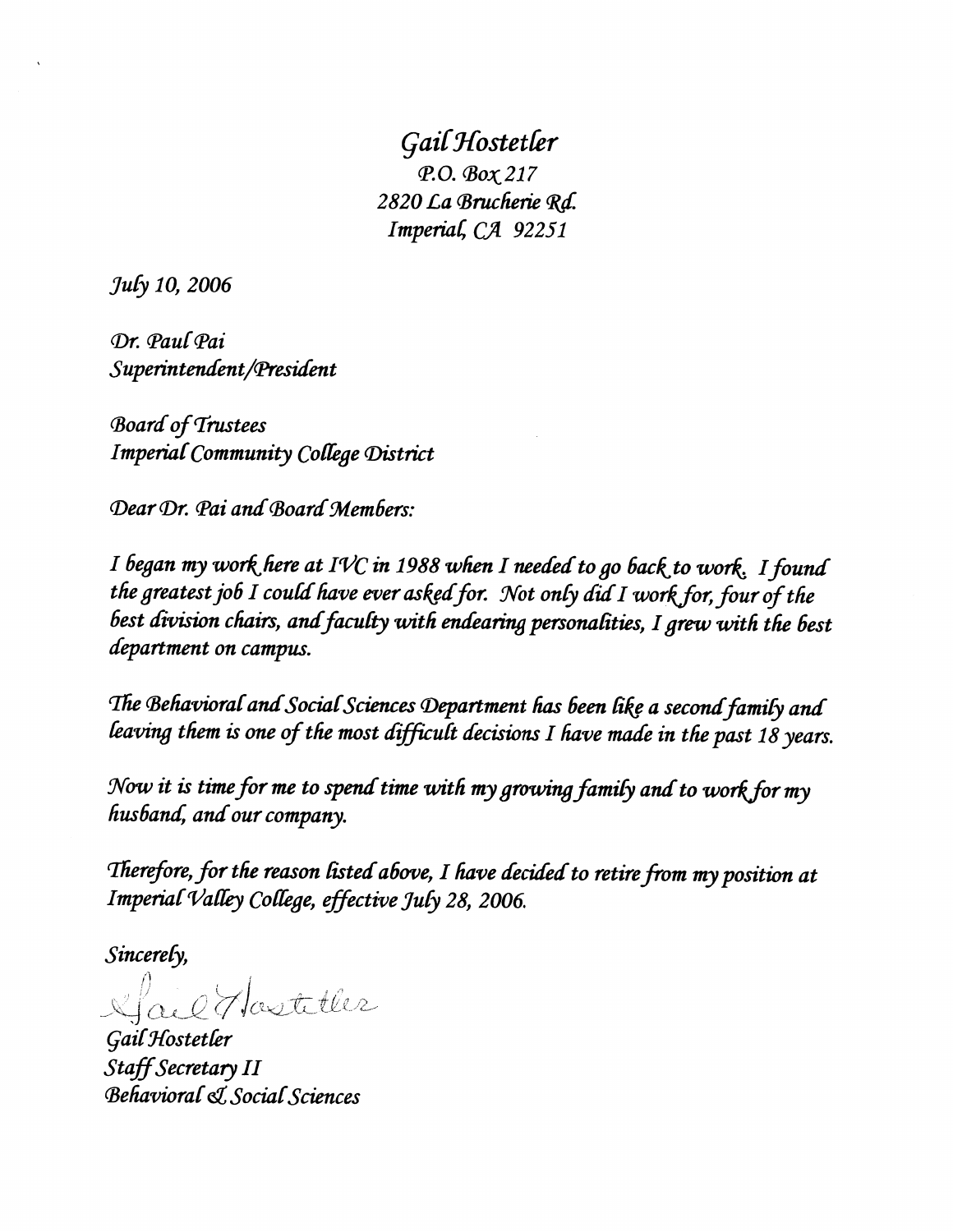#### ASSOCIATED STUDENT GOVERNMENT SENATE UPDATE

Frank Fernandez, ASG President, presented the following information:

- Results of the ASG Student Health Survey indicated that 53.1% of the students surveyed did not have health insurance; 509 or 59.4% said they knew how to use the Student Health Services; 715 or 82.9% stated that the \$14 health fee did not affect their decision to register for classes.
- Smoking Survey results indicated that of the 1,045 students, faculty, and staff surveyed that 50% want a total ban on smoking on campus and 76% want the current policy changed.
- The ASG will be hosting the Convocation Day Luncheon for the staff and faculty on August 18.

#### ACADEMIC SENATE UPDATE

Academic Senate President, Dr. Dennis Carnes, stated that there was nothing to report.

### MONTHLY FINANCIAL REPORT

Dick Fragale reviewed the budget report for the month ending June 30, 2006. The Unrestricted Reserves represent 11% of the total Unrestricted General Fund budget of \$31,867,553. The loan payback to the Chancellor's Office will take 5% of the total from the reserve. More concise figures will be available at the end of the month.

### PRESIDENT'S UPDATE

Dr. Pai shared the following information:

- Recent statistical information from the National Student Clearinghouse indicates that comparing two six-year cycles there has been a significant increase in students transferring from IVC to the university system. The number increased from 2,210 (1997- 2003) to 3,069 (2000-2006).
- A successful fund raising trip took place on June 2. Dr. Pai, Gene Hill and Dr. Jaime made a presentation to David Lu, President and Chief Executive Officer of YK America International Group, a successful real estate developer. Mr. Lu has committed to funding the Student Outreach Program in the amount of \$39,000 through the IVC Foundation.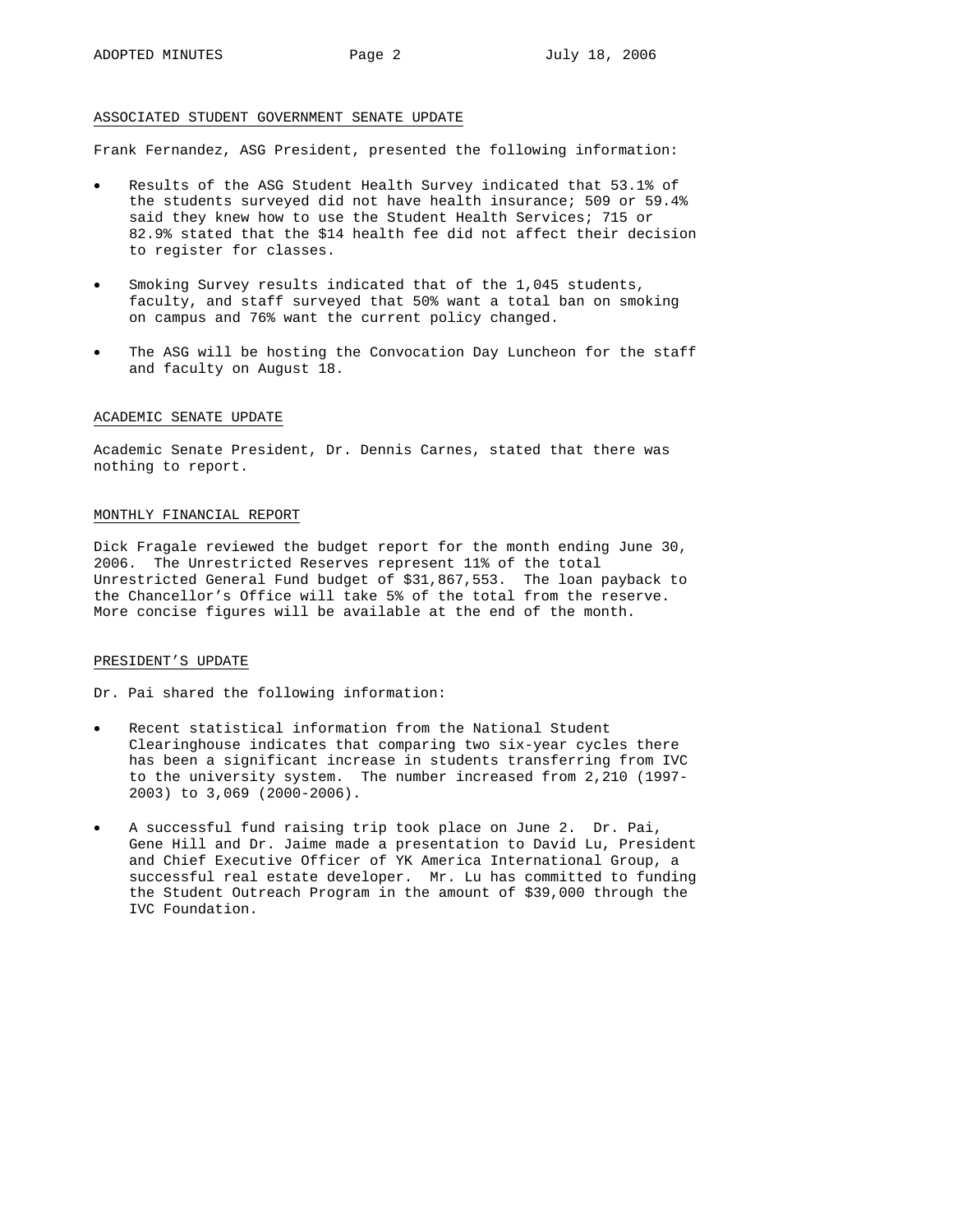SB 361, which would replace the current system of program-based funding for community colleges with a new funding system would utilize new formulas for equalization, over cap growth and noncredit funding. It is anticipated that this bill will move forward in August, and will go to the Assembly floor for approval.

#### MATRICULATION ASSESSMENT

Norma Nunez, Matriculation Director, presented an overview to the Matriculation requirements for first time students. The process is (1) complete the admissions application; (2) complete the placement tests in reading, writing, and math; (3) all new matriculating students must complete orientation in order to be eligible to receive telephone registration privileges for their first semester; (4) new students must see a counselor prior to registration for help in selecting classes.

The assessment of students has recently been automated. The Title V ACCESO project purchased 20 computers and the ACCUPLACER software for the Assessment Center. This new system gives immediate feedback to the student.

### NURSING GRANT AWARDS

Kathy Berry, Associate Dean of Nursing, stated that the following grants will provide funds for 50 additional IVC trained nurses, 25 foreign trained nurses prepared to take the exam for licensing over the next two years, and the addition of one skills lab. An overview of the Nursing grants received is as follows:

- The funding cycle for the Regional Nursing Education Collaborative Grant for San Diego and Imperial Counties is October 2005 through June 30, 2008. The grant source is Workforce Investment Association and Economic Development. The grant partners are Grossmont College, San Diego City College, Southwestern College, Imperial Valley College, El Centro Regional Medical Center, Pioneers Memorial Hospital District, Kaiser, Sharp Healthcare, and Children's Hospital. The grants main objectives for IVC are to (1) train an additional 20 nursing students (10 LVN-RN and 10 RN students); (2) train 30 RN Preceptors; (3) Provide NCLEX preparation courses; (4) purchase Human Patient Simulators. The total grant amount is \$173,600.
- The funding cycle for the Enrollment Growth for Associate Degree Nursing Grant is July 2006 through June 30, 2008. The source of the grant is the California Community Colleges Chancellor's Office through Economic Development Funding. The grant's main objective is to train 10 additional RN students over the next two years. The total award of the grant is \$114,284.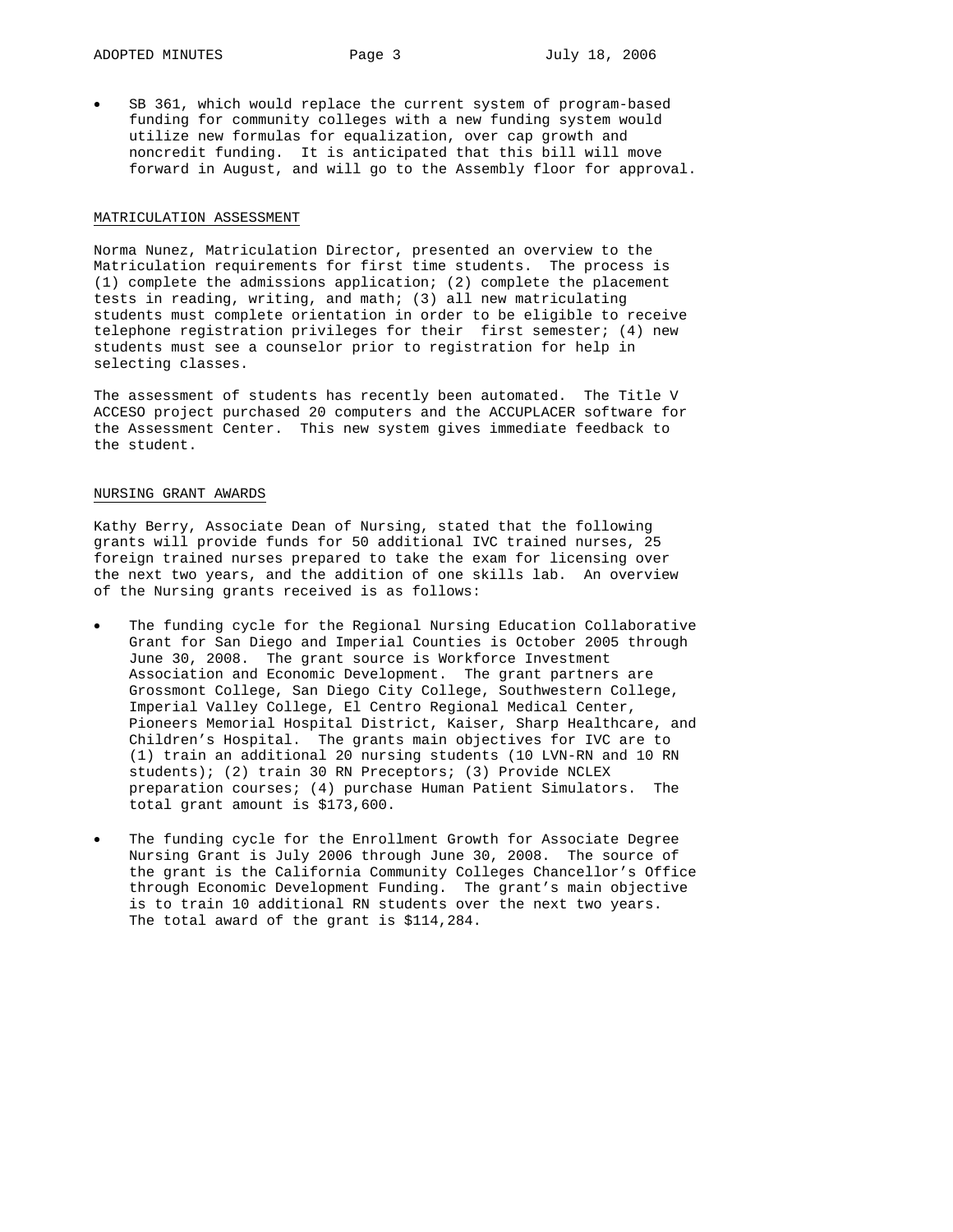- The funding cycle for the Capacity Building for Associate Degree Nursing Program Grant is April 2006 through June 30, 2008. The source of the grant is the California Community Colleges Chancellor's Office through Economic Development Funding. The objective of the grant is to increase capacity for training additional RN's (including remodeling or expanding the physical structure), purchasing Human Patient Simulators, and increasing RN training by 20 students over 2.5 years. The total award of this grant is \$401,687.
- The funding cycle for the Song-Brown Act Registered Nursing Special Programs is July 2006 through June 30, 2008. The grant source is from the Office of Statewide Health Planning and Development. The grant partners are El Centro Regional Medical Center and Pioneers Memorial Health Care Center. The main objective of the grant is to provide ESL instruction and NCLEX preparation to 25 nurses trained in Mexico to assist them in passing the exam to be licensed in California. The total award of the grant is \$125,000.

### GASB RETIREE LIABILITY

Dick Fragale, Interim Dean of Business Services, stated that the Governmental Accounting Standards Board (GASB) last year issued new accounting standards that will require community college districts to either fully fund retiree health benefit costs for current and retired employees or acknowledge, in their annual financial statements, their unfunded liability. Beginning in 2007-08, districts will be required to pay both health benefits for retirees as obligated by contract and the actuarially-determined contribution for future retirees. The estimated cost is \$1 million per year.

M/S/C Medina/Wong to approve the Minutes dated June 20, 2006 with the following changes requested by Trustee Galindo:

Page 5, Upward Bound Report, add the following statement:

Ms. Lopez conveyed the need for computers for the Summer Residential Program students. Trustee Galindo stated that she would check with a casino and the Foundation to remedy the need.

Page 20, Resolution No. 13586: MEDICAL LEAVE OF ABSENCE, add the following statement:

Trustee Galindo commented, "To grant a medical leave and suspend the medical benefits is a lack of consciousness and good will towards IVC's employees by the Governing Board."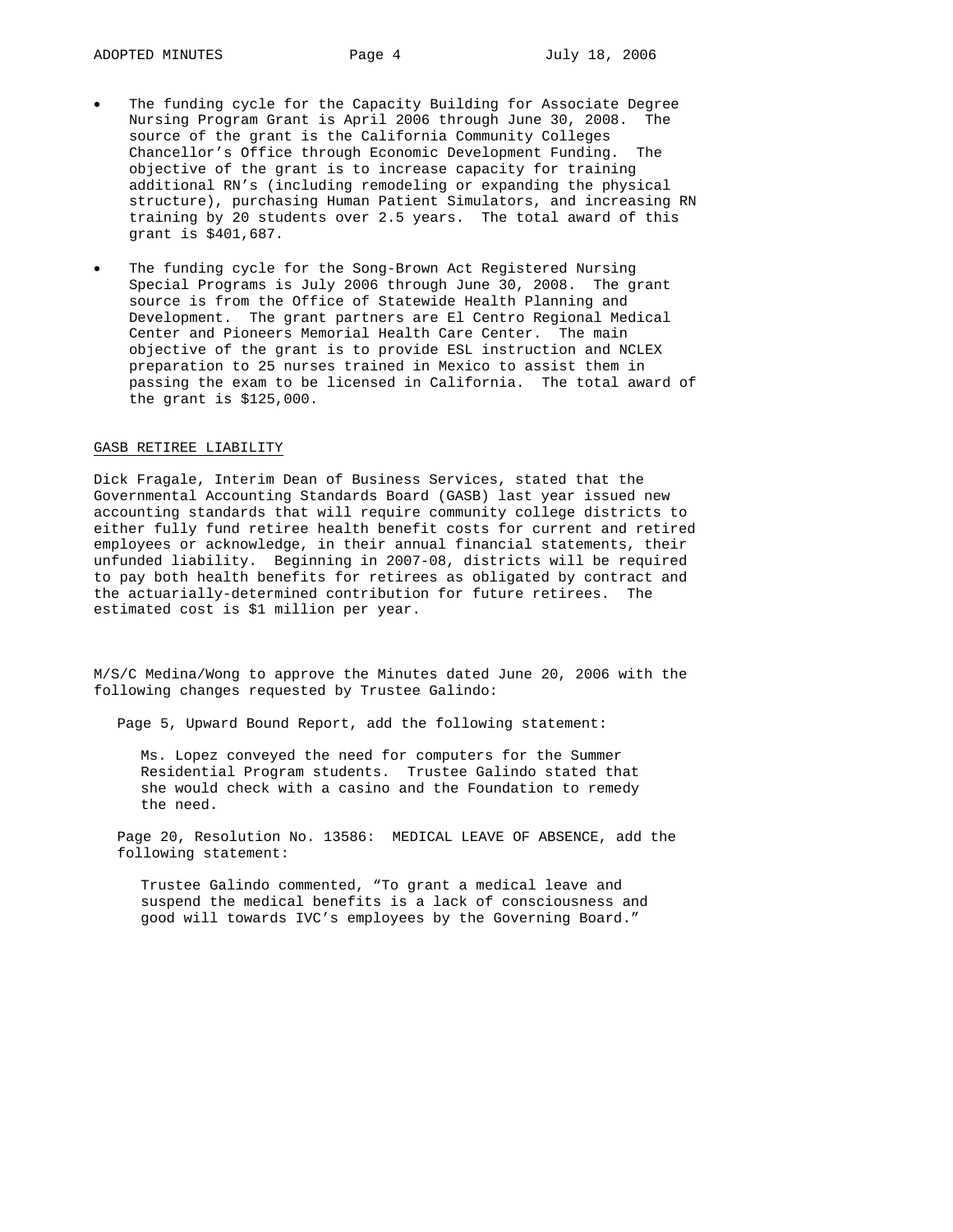M/S/C Medina/Wong Resolution No. 13587: **PURCHASE ORDERS**

BE IT RESOLVED that the Board approves the issuance of current year Purchase Orders for June 2006 in the amount of \$432,299.40 and Direct Payments in the amount of \$124,327.03, according to the Purchase Order Listing submitted by the Purchasing Department.

M/S/C Medina/Wong Resolution No. 13588: **PAYROLL WARRANT ORDERS**

BE IT RESOLVED that the Board approves the following Payroll Warrants:

| Payroll   |    | General        | <b>BOND</b> | Certificates<br>оf | Child       | Lease<br>Rev. | Warrant      |
|-----------|----|----------------|-------------|--------------------|-------------|---------------|--------------|
| Warrant   | #  | Fund           | <b>FUND</b> | Participation      | Development | Bond          | Total        |
| 6/10/2006 | 23 | 207,843.02     |             |                    |             |               | 207,843.02   |
| 6/30/2006 | 24 | 2,075,580.56   | 6,550.42    |                    | 16,680.57   |               | 2,098,811.55 |
|           |    | 2, 283, 423.58 | 6.550.42    | 0.00               | 16,680.57   | 0.00          | 2,306,654.57 |

M/S/C Medina/Wong Resolution No. 13589: **COMMERCIAL WARRANT ORDERS**

BE IT RESOLVED that the Board approves the following Commercial Warrant Orders:

| Commercial |    | General      | <b>BOND</b> | Certificates<br>оf | Child       | Lease<br>Rev. | Warrant      |
|------------|----|--------------|-------------|--------------------|-------------|---------------|--------------|
| Warrant    | #  | Fund         | <b>FUND</b> | Participation      | Development | Bond          | Total        |
| 6/1/06     | 43 | 444,619.61   | 177.09      |                    | 390.00      |               | 445,186.70   |
| 6/8/06     | 44 | 193,843.47   | 3,049.21    |                    |             |               | 196,892.68   |
| 6/15/06    | 45 | 102,291.00   | 380.83      |                    | 15,017.64   |               | 117,689.47   |
| 6/22/06    | 46 | 180,447.54   | 2,880.96    |                    |             |               | 183,328.50   |
| 6/30/06    | 47 | 376, 311.29  | 6.935.50    | 4,068.67           | 15,111.06   |               | 402,426.52   |
|            |    | 1,297,512.91 | 13,423.59   | 4,068.67           | 30,518.70   | 0.00          | 1,345,523.87 |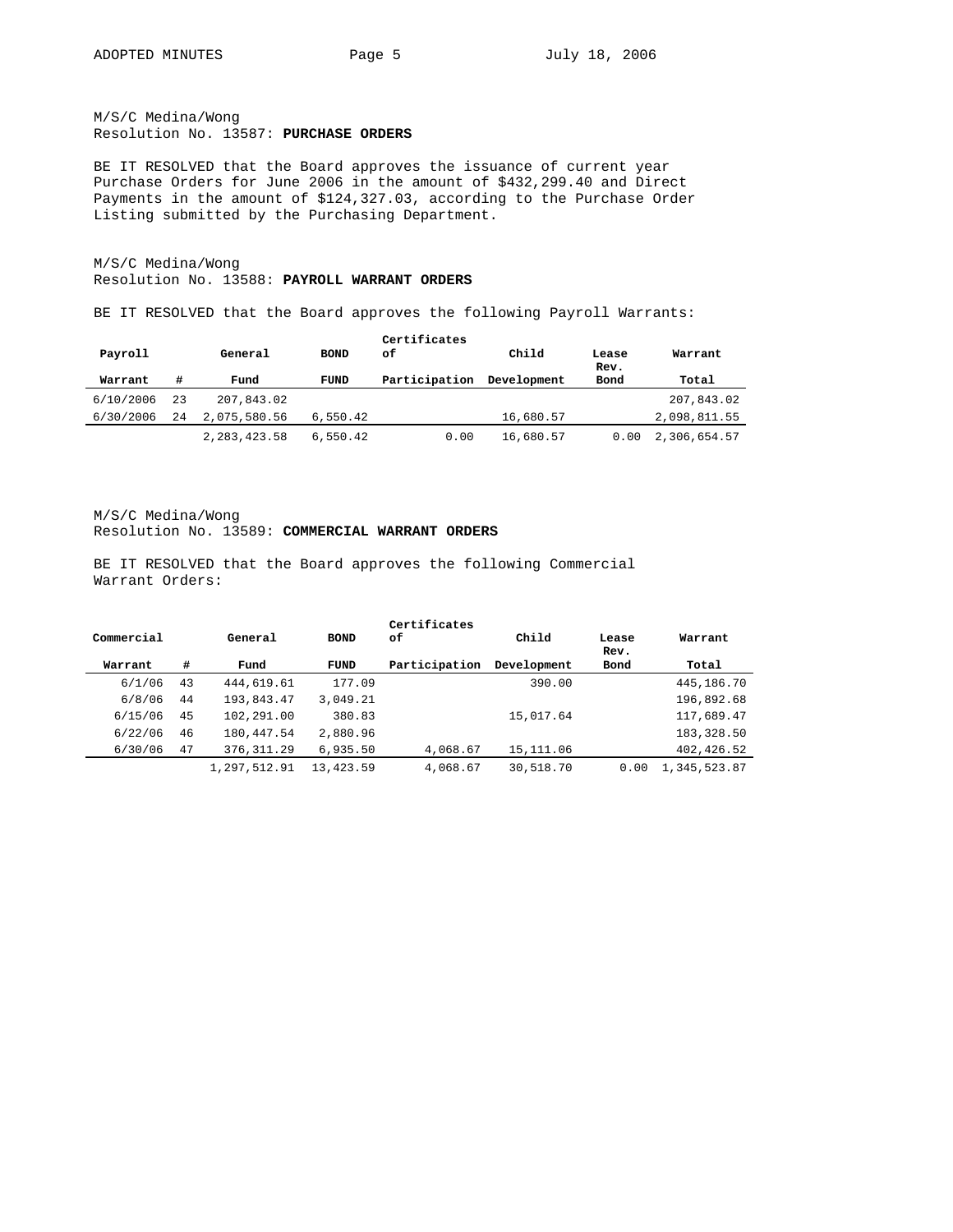M/S/C Medina/Wong Resolution No. 13590: **BUDGET CHANGES** 

WHEREAS, the California Code of Regulations, Title V, Sections 58307 and 58308, and the Community College Budget and Accounting Manual require the Board of Trustees to adopt the annual District budget by resolution, and to approve any changes to that budget by resolution.

BE IT NOW RESOLVED that the Board approves the following budget changes:

|                      | Fund  | Org | Description                                 | <b>Increase</b> | Decrease |
|----------------------|-------|-----|---------------------------------------------|-----------------|----------|
| General Fund -       |       |     |                                             |                 |          |
| Unrestricted         |       |     |                                             |                 |          |
| Tennis - Men         | 11001 | 287 | Increase vehicle rental                     | 61.87           |          |
| J4053578             | 11001 | 287 | Decrease instructional supply               |                 | 61.87    |
|                      |       |     |                                             |                 |          |
| General Athletics    | 11001 | 281 | Increase conference travel                  | 21.88           |          |
| J4053585             | 11001 | 281 | Decrease hospitality                        |                 | 21.88    |
|                      |       |     |                                             |                 |          |
| Soccer - Women       |       |     |                                             |                 |          |
| J4053590             | 11001 | 288 | Decrease instructional supply               |                 | 148.63   |
| Volleyball           | 11001 | 291 | Decrease instructional supply               |                 | 130.41   |
| General Athletics -  |       |     |                                             |                 |          |
| Playoffs             | 11001 | 293 | Decrease conference travel                  |                 | 197.42   |
| Tennis - women       | 11001 | 286 | Decrease instructional supply               |                 | 77.17    |
| Tennis - Men         | 11001 | 287 | Increase vehicle rental                     | 553.63          |          |
|                      |       |     |                                             |                 |          |
| General Athletics    | 11001 | 281 | Decrease instructional supply               |                 | 16.71    |
| J4053594             | 11001 | 281 | Decrease office supply                      |                 | 25.92    |
|                      | 11001 | 281 | Decrease hospitality                        |                 | 396.08   |
|                      | 11001 | 281 | Decrease equipment repairs                  |                 | 36.86    |
|                      | 11001 | 281 | Decrease physical exams                     |                 | 92.21    |
|                      | 11001 | 281 | Decrease other expense                      |                 | 52.73    |
| Softball             | 11001 | 285 | Softball - Increase vehicle rental          | 620.51          |          |
|                      |       |     |                                             |                 |          |
|                      |       |     | Decrease instruct supply,                   |                 |          |
| Baseball<br>J4053595 | 11001 | 284 | officials                                   |                 | 362.19   |
| Soccer - Men         | 11001 | 289 | Decrease instructional supply               |                 | 47.77    |
| Soccer - Women       | 11001 | 288 | Decrease vehicle rental                     |                 | 43.19    |
| Basketball - women   | 11001 | 282 | Decrease officials                          |                 | 14.09    |
|                      |       |     | Decrease vehicle rental, entry              |                 |          |
| Tennis - women       | 11001 | 286 | fees                                        |                 | 43.46    |
| Softball             | 11001 | 285 | Increase vehicle rental                     | 510.70          |          |
|                      |       |     |                                             |                 |          |
| Nursing              | 11001 | 371 | Increase copier maintenance                 | 900.00          |          |
| J4053598             | 11001 | 371 | Decrease copy/print                         |                 | 900.00   |
|                      |       |     |                                             |                 |          |
| Continuing Ed, Comm  |       |     |                                             |                 |          |
| Services             | 11001 | 372 | Increase instructional supply               | 482.50          |          |
| Classes<br>J4053704  | 11001 | 372 | Budget augmentation - additional<br>revenue | 482.50          |          |
|                      |       |     |                                             |                 |          |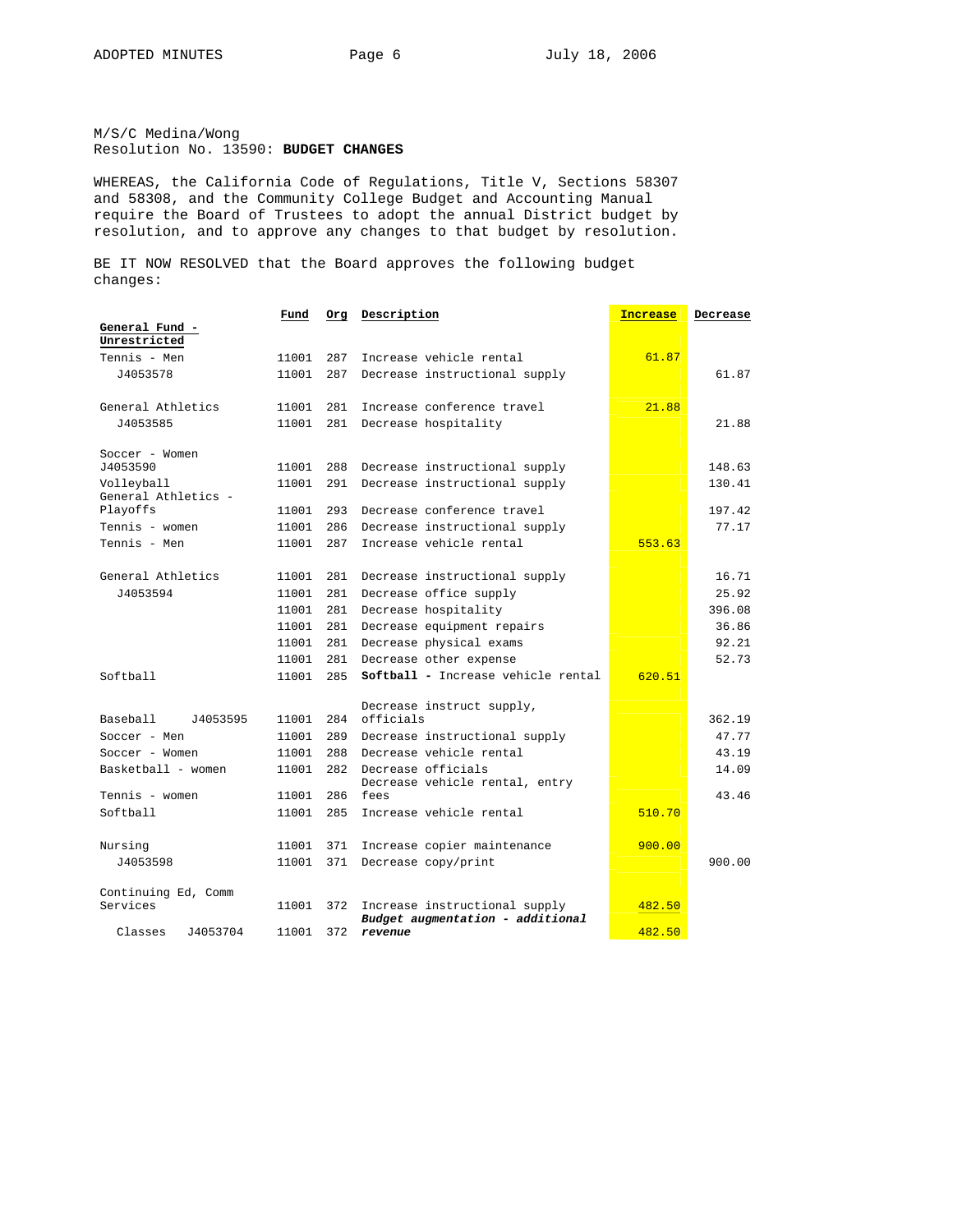$\overline{\phantom{a}}$ 

T

| Local Funds -<br>Restricted    |           |     |                                                                   |                  |          |
|--------------------------------|-----------|-----|-------------------------------------------------------------------|------------------|----------|
| Admissions and<br>Registration | 11201     | 902 | Increase office supply                                            | 400.00           |          |
| Matriculation<br>J4053600      | 11201     |     | 902 Decrease conference travel                                    |                  | 400.00   |
| Child Development              | 17101     | 313 | Increase instructional supply<br>Decrease student financial aid   | 149.84           |          |
| J4053631                       | 17101     | 313 | expense                                                           |                  | 149.84   |
| Child Development              | 17101     | 313 | Increase instructional supply                                     | 684.44           |          |
| J4053632                       | 17101     | 313 | Decrease postage<br>Decrease student financial aid                |                  | 10.28    |
|                                | 17101     | 313 | expense                                                           |                  | 674.16   |
| Child Development              | 17101     | 313 | Decrease student financial aid<br>expense                         |                  | 460.00   |
| J4053638                       | 17101     | 313 | Budget reduction                                                  |                  | 460.00   |
| Driver Improvement<br>Training | 17314     | 442 | Increase adjunct salaries                                         | 3,000.00         |          |
| J4053610                       | 17314 442 |     | Increase benefits                                                 | 550.00           |          |
|                                | 17314     | 442 | Increase office supply<br>Budget augmentation - additional        | 1,630.00         |          |
|                                | 17314     | 442 | revenue                                                           | 5,180.00         |          |
| EMT Community Classes          | 17315     | 374 | Increase overload                                                 | 960.00           |          |
| J4053628                       | 17315     | 374 | Increase adjunct salaries<br>Budget augmentation - additional     | 1,287.75         |          |
|                                | 17315     | 374 | revenue                                                           | 2,247.75         |          |
| Community Services<br>Classes  | 17316     | 441 | Increase non-instructional<br>consultant                          | 280.00           |          |
| J4053613                       | 17316     | 441 | Budget augmentation - additional<br>revenue                       | 280.00           |          |
| State Funds -                  |           |     |                                                                   |                  |          |
| Restricted                     |           |     |                                                                   |                  |          |
| BFAP - Financial Aid           | 15201     |     | 931 Decrease financial aid salaries                               |                  | 526.30   |
| J4053611                       | 15201     | 931 | Decrease hospitality                                              |                  | 296.25   |
|                                | 15201     | 931 | Increase office supplies<br>Increase conference travel            | 622.47<br>200.08 |          |
|                                | 15201     | 931 |                                                                   |                  |          |
| <b>EOPS</b>                    | 15305     | 933 | Increase 2301 student salaries<br>Decrease 2302 student salaries, | 701.50           |          |
| J4053612                       | 15305     | 933 | tutors                                                            |                  | 2,735.95 |
|                                | 15305     | 933 | Increase FICA                                                     | 40.00            |          |
|                                | 15305     |     | 933 Decrease Medicare                                             |                  | 30.00    |
|                                | 15305     | 933 | Increase office supply                                            | 73.45            |          |
|                                | 15305     | 933 | Increase conference travel                                        | 160.00           |          |
|                                | 15305     | 933 | Increase book vouchers                                            | 626.00           |          |
|                                | 15305     | 933 | Increase bus passes                                               | 1,165.00         |          |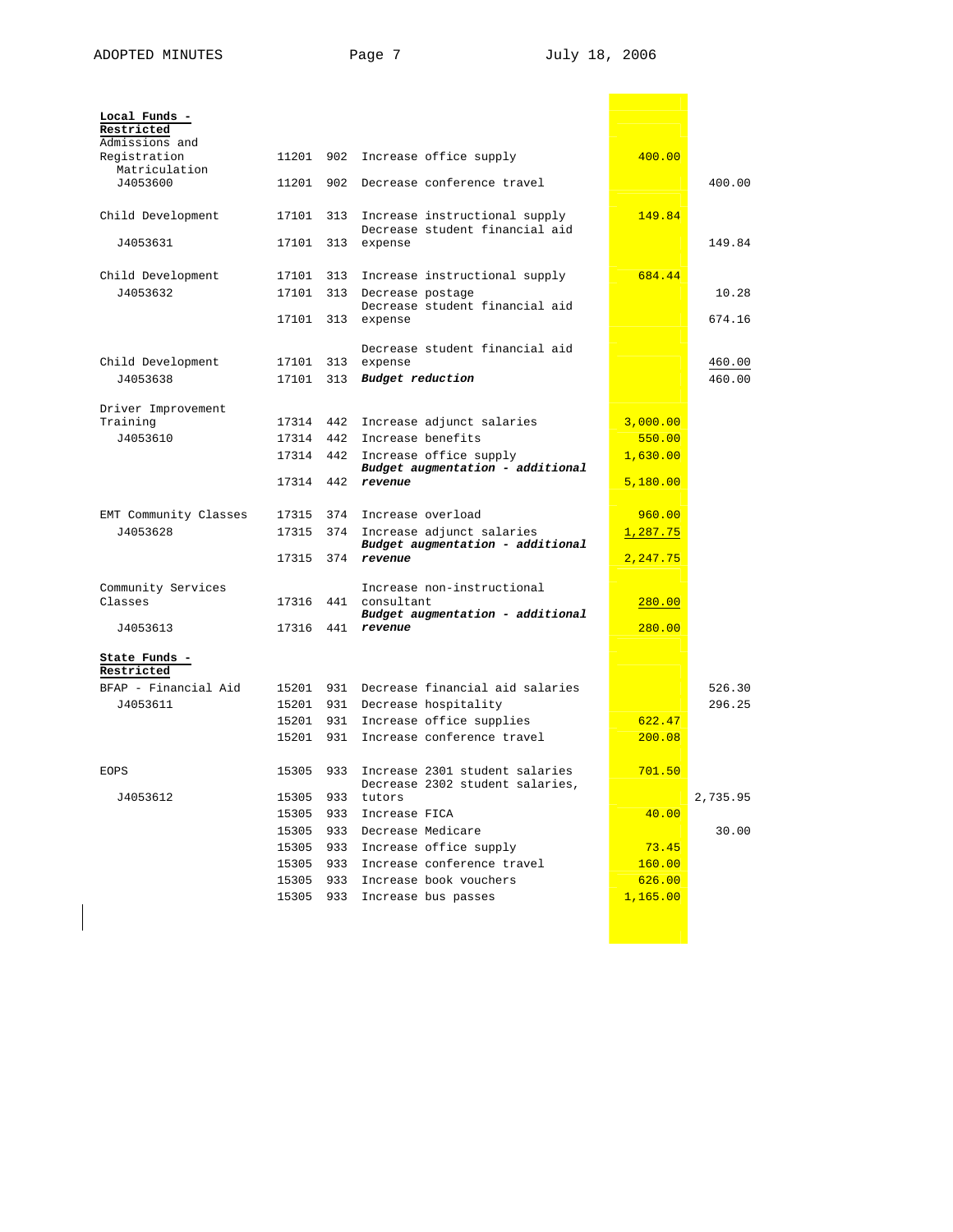| <b>EOPS</b>                           | 15305 |     | 933 Increase book vouchers<br>Budget augmentation - additional        | 15,374.00 |                                                         |
|---------------------------------------|-------|-----|-----------------------------------------------------------------------|-----------|---------------------------------------------------------|
| J4053616                              | 15305 | 933 | revenue                                                               | 15,374.00 |                                                         |
| Applied Sciences/Cal                  |       |     |                                                                       |           |                                                         |
| Works                                 | 15505 | 301 | Increase equipment                                                    | 1,327.12  |                                                         |
| Child Care J4053625                   | 15505 | 301 | Decrease custodial supplies                                           |           | 1,327.12                                                |
| Applied Sciences/Cal                  |       |     |                                                                       |           |                                                         |
| Works                                 | 15505 |     | 301 Increase postage                                                  | 18.50     |                                                         |
| Child Care J4053636                   | 15505 | 301 | Decrease custodial supplies                                           |           | 18.50                                                   |
| Matriculation                         | 16004 | 905 | Increase non-instructional supply<br>Decrease part time instructional | 9,379.79  |                                                         |
| J4053607                              | 16004 | 905 | specialist                                                            |           | 9,000.00                                                |
|                                       | 16004 | 905 | Decrease benefits                                                     |           | 379.79                                                  |
| Applied Sciences/TANF                 | 16101 | 301 | Increase conference travel                                            | 142.00    |                                                         |
| J4053602                              | 16101 |     | 301 Decrease custodial supplies                                       |           | 142.00                                                  |
|                                       |       |     |                                                                       |           |                                                         |
| Foster Care                           | 16202 |     | 314 Decrease instructional supply                                     |           | 1,924.88                                                |
| J4053671                              | 16202 | 314 | Decrease indirect cost expense                                        |           | 3,039.12                                                |
|                                       | 16202 |     | 314 Budget reduction                                                  |           | 4,964.00                                                |
| Independent Living                    | 16203 |     | 315 Increase instructional supply                                     | 500.00    |                                                         |
| J4053606                              | 16203 | 315 | Decrease classified manager salary                                    |           | 500.00                                                  |
|                                       |       |     |                                                                       |           |                                                         |
|                                       |       |     | Decrease non-instructional                                            |           |                                                         |
| Independent Living                    | 16203 |     | 315 consultant<br>Decrease benefits                                   |           | 51.25                                                   |
| J4053644                              | 16203 |     | 315 3210, 3310, 3330, 3520, 3610<br>Increase benefits                 |           | 541.38                                                  |
|                                       | 16203 |     | 315 3111, 3331, 3511, 3611                                            | 314.24    |                                                         |
|                                       | 16203 |     | 315 Increase instructional supply                                     | 278.39    |                                                         |
| Federal Funds -                       |       |     |                                                                       |           |                                                         |
| Restricted                            |       |     |                                                                       |           |                                                         |
| VATEA (year end adjustments) J4053630 |       |     |                                                                       |           |                                                         |
| Auto Tech                             | 12101 |     | 334 Increase benefits<br>Decrease instructional supply,               | 305.71    | Formatted: Font: (Default) Courier<br>New, 11 pt        |
| Auto Tech                             | 12101 |     | 334 equipment<br>Decrease instruct supply,                            |           | 2,487.9<br>Formatted: Font: (Default) Courier           |
| Electronics                           | 12101 | 336 | equipment                                                             |           | New, 11 pt<br>498.3                                     |
| Welding<br>Computer info              | 12101 | 339 | Increase instructional supply                                         | 1,001.04  | Formatted: Font: (Default) Courier<br>0.0<br>New, 11 pt |
| systems<br>Workforce                  | 12101 | 353 | Increase travel                                                       | 70.00     | Formatted: Font: (Default) Courier<br>New, 11 pt        |
| Development                           | 12101 |     | 391 Increase office supply                                            | 2,984.19  |                                                         |
| Workforce<br>Development              | 12101 | 391 | Decrease salary, benefits, travel,<br>equipment                       |           | 1,374.68                                                |
|                                       |       |     |                                                                       |           |                                                         |
| Preschool                             | 12801 |     | 317 Increase conference travel                                        | 88.00     |                                                         |
| J4053601                              | 12801 |     | 317 Decrease student salaries                                         |           | 88.00                                                   |

 $\overline{\phantom{a}}$  $\overline{\phantom{a}}$  $\overline{\phantom{a}}$ 

 $\overline{\phantom{a}}$ 

J4053601 12801 317 Decrease student salaries **198.00** 88.00

ADOPTED MINUTES Page 8 July 18, 2006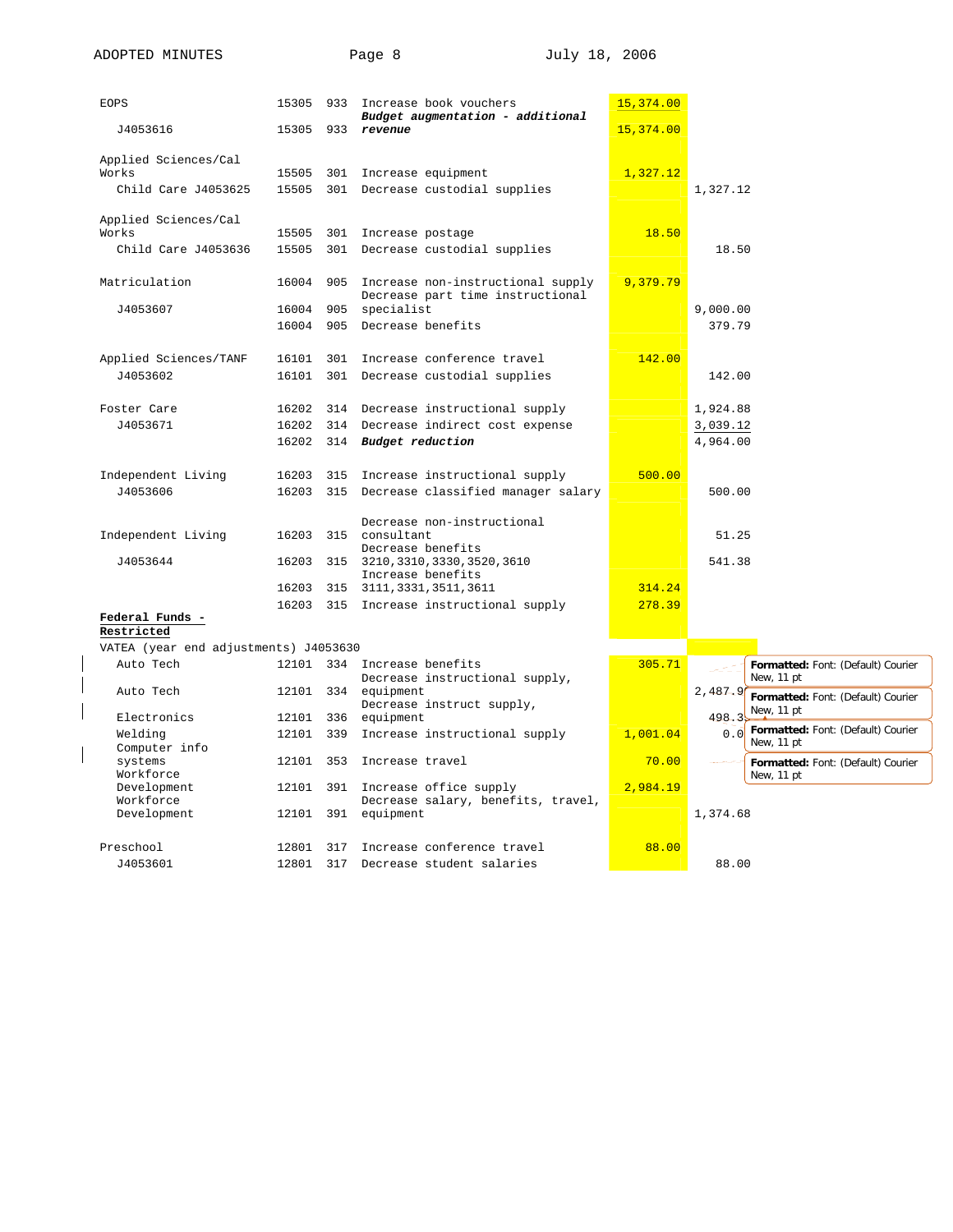M/S/C Ramirez/Wong Resolution No. 13591: **COMMERCIAL CARD**

WHEREAS the Imperial Community College District desires to streamline its purchasing, accounts payable and travel reimbursement processes by utilizing a Commercial Credit Card to serve it campus community and programs in a more efficient manner; and

WHEREAS Wells Fargo Banks offers a Commercial Card free of service charges (if the monthly purchasing and accounts payable volume exceeds \$200,000 and the average monthly transaction amount exceeds \$200); and

WHEREAS the Imperial Community College District can meet or exceed the minimum expenditure threshold required to obtain the card free of monthly service charges.

THEREFORE BE IT RESOLVED that the Imperial Community College District Board of Trustees authorizes the Superintendent/ President and/or the Interim Dean of Business Services to enter into a WellsOne Commercial Card Agreement with Wells Fargo Bank.

FISCAL IMPACT STATEMENT: There is a one-time set up fee of \$2,000 which will be paid out of the Business Services bank fees budget.

M/S/C Medina/Wong Resolution No. 13592: **BOND OVERSIGHT COMMITTEE APPOINTMENTS** 

WHEREAS the Board of Trustees made initial appointments to the Citizens Bond Oversight Committee for Measure "L" on November 15, 2004; and

WHEREAS the Bylaws of the Committee specify that two members serve an initial one-year term, and Tina Lee and Janet Thornburg were the two members so designated; and

WHEREAS the Citizens Bond Oversight Committee for Measure "L" has recommended that Tina Lee and Janet Thornburg be reappointed to the Committee, each to a two-year term.

WHEREAS it is further recommended that the Board appoints Bertha Morris to the Committee to fill the seat vacated by Trustee Norma Sierra Galindo.

BE IT RESOLVED that the Board of Trustees approves the reappointment of Tina Lee and Janet Thornburg for a two-year term of office, the Board also approves the appointment of Bertha Morris to the Committee to fill the seat vacated by Trustee Norma Sierra Galindo.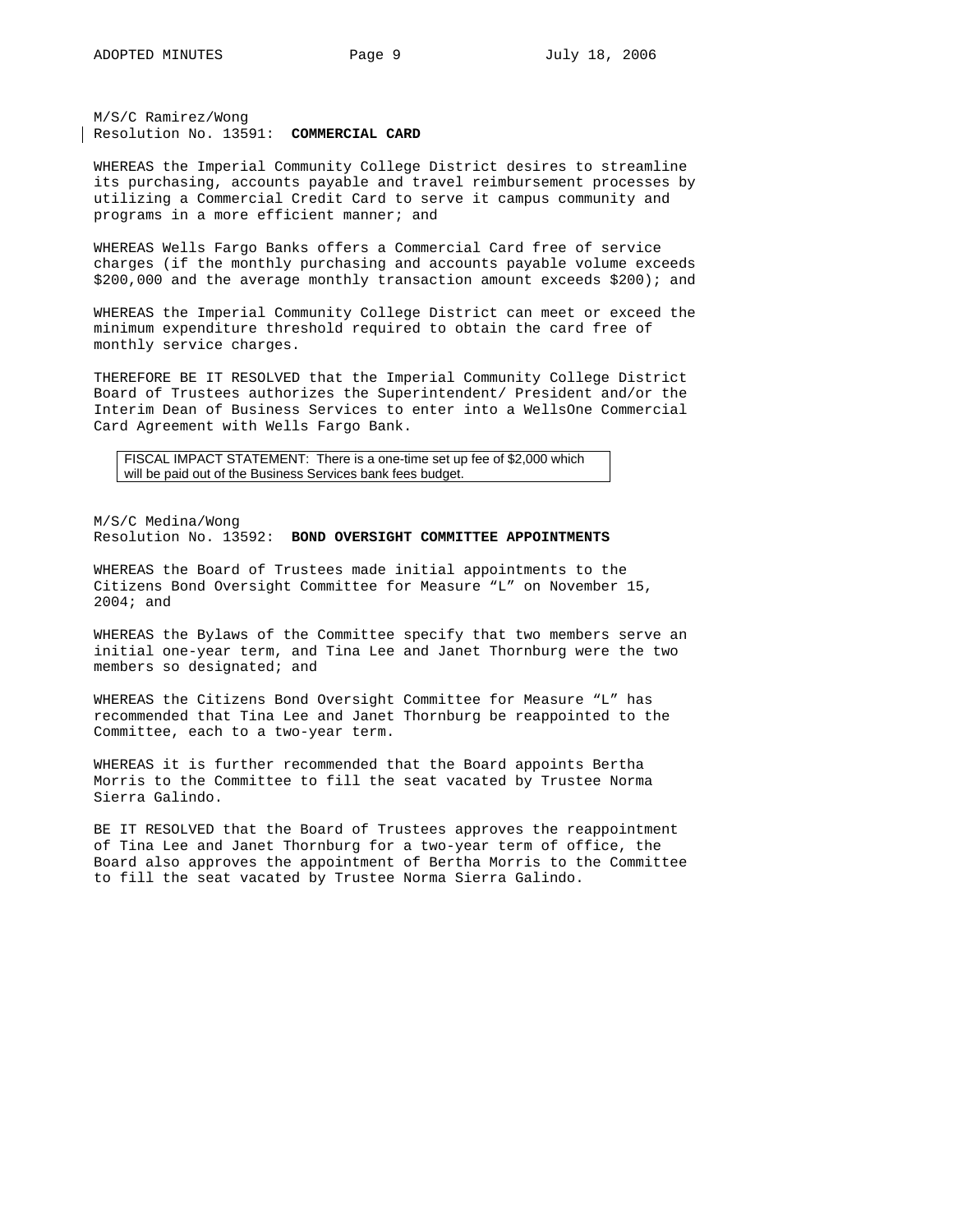M/S/C Medina/Wong Resolution No. 13593: **BOND OVERSIGHT COMMITTEE MEMBERSHIP** 

BE IT RESOLVED that Board approves adding two additional members to the Bond Oversight Committee, for a total of thirteen members, in order to increase community participation and provide greater diversity.

## M/S/C Medina/Wong Resolution No. 13594: **DELIVERY OF DOCUMENTS TO THE IMPERIAL COUNTY SUPERINTENDENT OF SCHOOLS**

BE IT RESOLVED that the Imperial County Superintendent of Schools be authorized to mail and/or deliver warrants and correspondence from the Accounting Section of the Office of the Imperial County Superintendent of Schools for the Imperial Community College District to the Interim Dean for Business Services, his designee, or Carlos Fletes, Mary Bell, Nancy Hoyt, Mary Carter, Susan Rodriguez, Mirtha Galindo, Betty Kakiuchi, Phyllis Gilliam, Rosalind Summers, Dr. Marion Boenheim, Martha Sanchez, Sheila Dorsey-Freeman, Zula Hartfield and Angie Diaz.

### M/S/C Medina/Wong Resolution No. 13595: **IMPERIAL COUNTY SUPERINTENDENT'S OFFICE TO MAKE CORRECTIONS ON COMMERCIAL AND/OR PAYROLL WARRANTS**

WHEREAS, an occasional error is found in the total amount of a payment of a commercial and/or payroll warrants; and

WHEREAS, the delay of returning said warrant or warrants and the expense of returning them is not a sound business practice;

NOW, THEREFORE, BE IT RESOLVED that the Board of Trustees of the Imperial Community College District hereby authorizes the Office of Imperial County Superintendent of Schools to correct the commercial warrant in any amount not to exceed ten dollars (\$10.00), and make corrections to the payroll warrant in any amount necessary.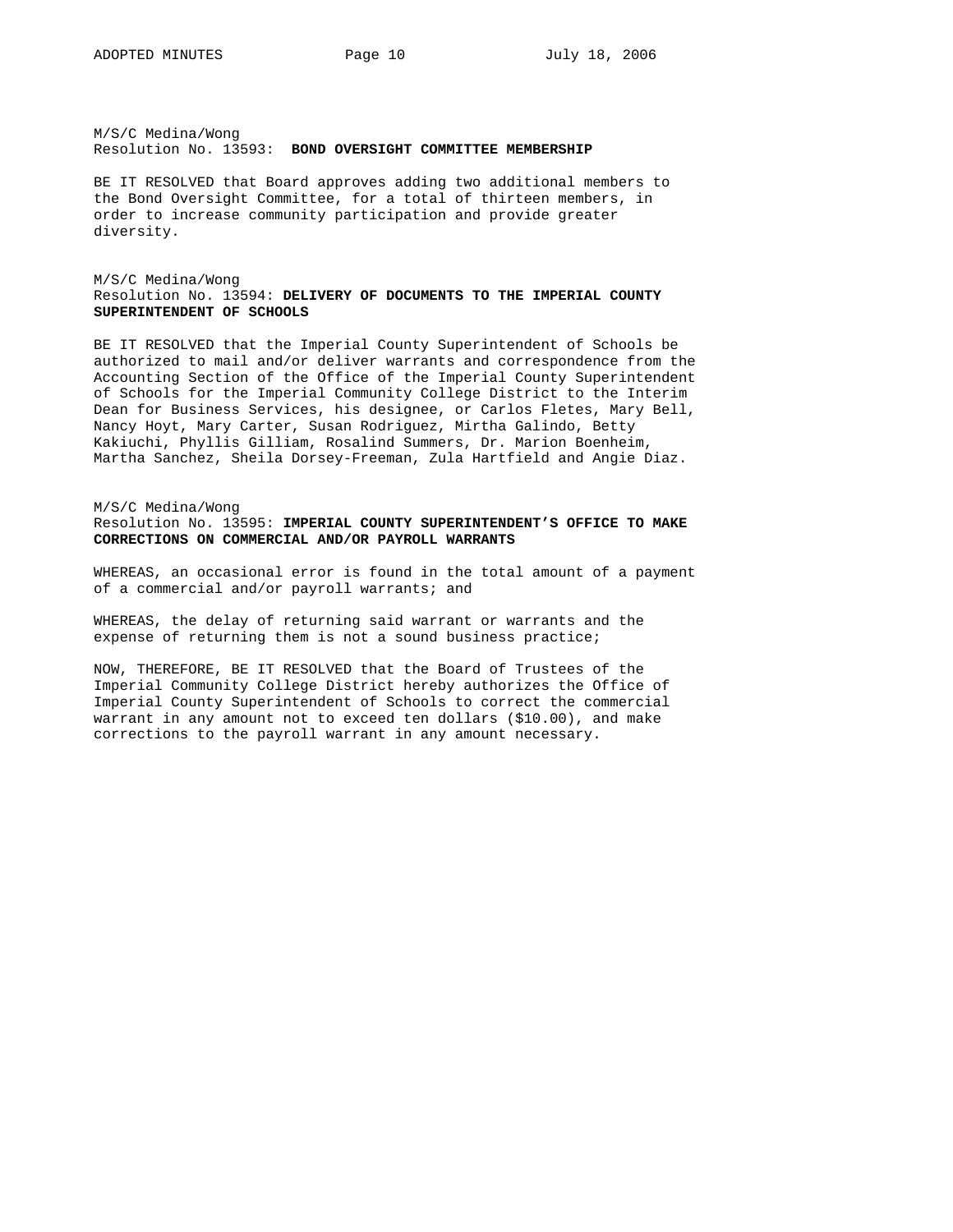M/S/C Medina/Wong Resolution No. 13596: **SCHOOL ORDERS** 

BE IT RESOLVED that pursuant to Education Code Section 42632/85232, the Imperial Community College District Board of Trustees, representing Imperial County, hereby authorizes the following persons to sign any and all orders in the name of said District during the 2006-2007 school year:

 Dr. Paul Pai, Superintendent/President Richard Fragale, Interim Dean/Business Services Gary Rodgers, Interim Vice President/Academic Services Dr. Victor Jaime, Vice President/Student Services Carlos Fletes, Director/Fiscal Services

M/S/C Medina/Wong Resolution No. 13597: **AUTHORIZED AGENTS**

BE IT RESOLVED that the Superintendent/President, Interim Dean for Business Services, Interim Vice President of Academic Services, Vice President of Student Services, and the Associate Dean of Human Resources be designated the "Authorized Agents" for the Imperial Community College District to sign the following documents:

> Notices of Employment Notices of Termination Changes of Salary Payroll Authorization Commercial Warrant Orders State Compensation Insurance Claims State Teachers' Retirement Membership Forms Time Sheets Notices of Leave of Absence State and Federal Project Requests PERS Membership Forms Any Other Items Approved by the Superintendent

M/S/C Medina/Wong Resolution No. 13598: **AUTHORIZED AGENTS**

BE IT RESOLVED that the following persons be designated as "Authorized Agents" to sign the documents indicated for the 2006-2007 school year:

| Student Notices of | Superintendent/President               |  |  |  |  |
|--------------------|----------------------------------------|--|--|--|--|
| Employment         | Dean, Business Services                |  |  |  |  |
|                    | Vice President, Student Services       |  |  |  |  |
|                    | Vice President, Academic Services      |  |  |  |  |
|                    | Dean, Financial Aid and State Programs |  |  |  |  |

M/S/C Medina/Wong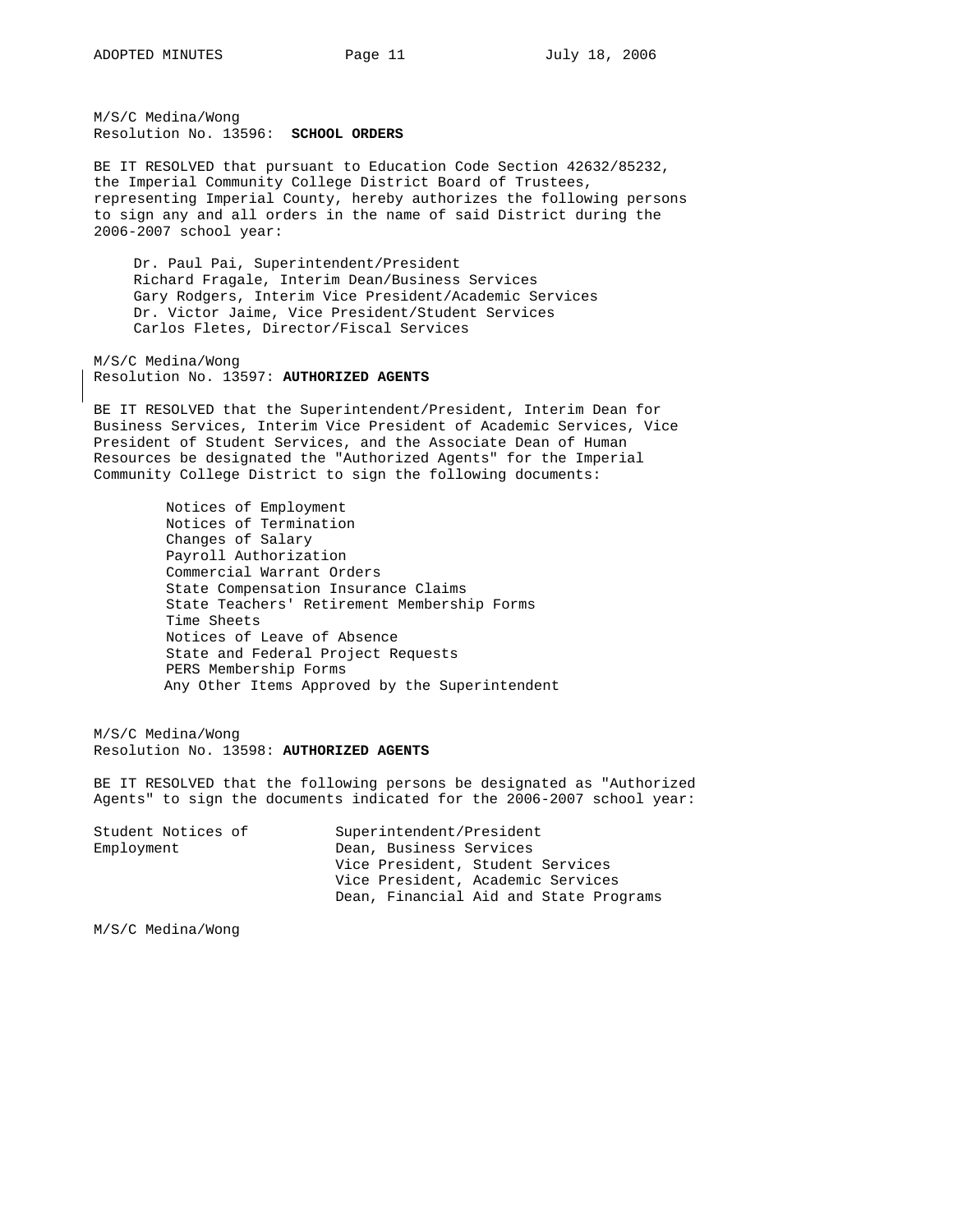Resolution No. 13599: **AUTHORITY TO SIGN CHECKS** 

BE IT RESOLVED that the following persons be authorized to sign checks for the accounts indicated for the 2006-2007 school year:

| Associated Students<br>(2 signers)            | Superintendent/President<br>Dean/Business Services<br>Vice President/Student Services<br>Vice President/Academic Services<br>Associate Dean/Student Affairs<br>Associated Students Treasurer<br>Director of Fiscal Services |
|-----------------------------------------------|-----------------------------------------------------------------------------------------------------------------------------------------------------------------------------------------------------------------------------|
| Campus Organizations<br>(2 signers)           | Superintendent/President<br>Dean/Business Services<br>Vice President/Student Services<br>Vice President/Academic Services<br>Associate Dean/Student Affairs<br>Director/Fiscal Services                                     |
| Revolving Account<br>$(1$ signer)             | Superintendent/President<br>Dean/Business Services<br>Vice President/Student Services<br>Vice President/Academic Services<br>Director/Fiscal Services                                                                       |
| IVC Trust Account<br>$(2 \text{ signatures})$ | Superintendent/President<br>Dean/Business Services<br>Vice President/Student Services<br>Vice President/Academic Services<br>Dean/Financial Aid/State Programs<br>Director/Fiscal Services                                  |
| IVC Holding Account<br>$(1$ signer)           | Superintendent/President<br>Dean/Business Services<br>Vice President/Student Services<br>Vice President/Academic Services<br>Director/Fiscal Services                                                                       |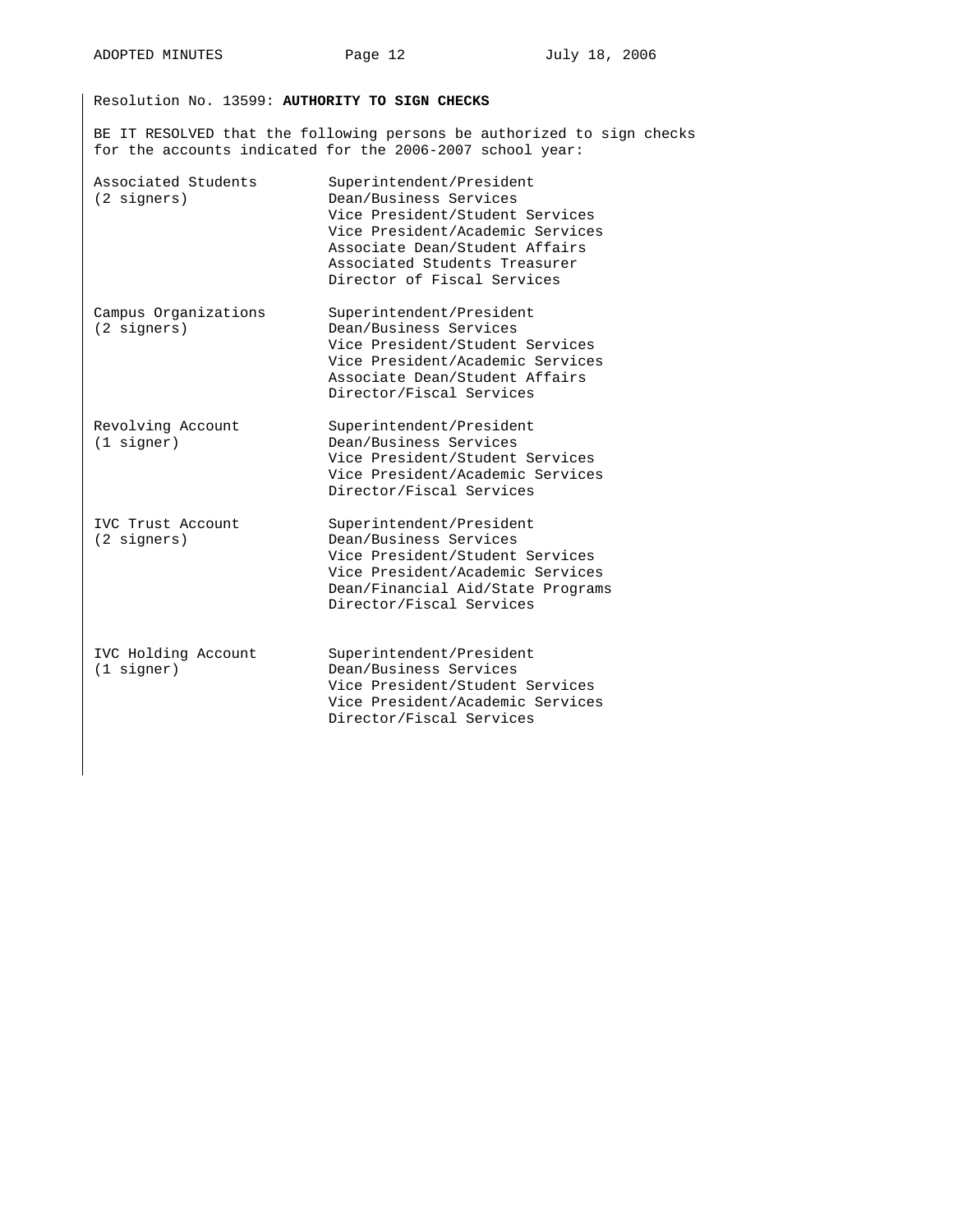M/S/C Ramirez/Wong Resolution No. 13600: **INVESTMENT OF MONIES** 

BE IT RESOLVED that the Dean for Business Services is hereby empowered to authorize and instruct the Treasurer of Imperial County to invest monies not required for the immediate necessities of the Imperial Community College District, as determined. Said funds are to be used to establish an interest bearing inactive bank deposit account for the period specified, or to purchase United States Government Bonds, notes, bills, or certificates for the account of Imperial Community College District; and

BE IT FURTHER RESOLVED that said Imperial County Treasurer be authorized and instructed to deposit for safekeeping, in a legal depository, in the State of California or New York, any such bonds notes, bills, and certificates purchased for the account of Imperial Community College District; and

BE IT FURTHER RESOLVED that this resolution be reviewed and acted upon annually.

M/S/C Medina/Wong Resolution No. 13601: **DESIGNATION OF DISTRICT NEGOTIATORS**

BE IT RESOLVED that the Board approves the District Negotiating Team appointments of Richard Fragale, Interim Dean for Business Services, and Dr. Marion Boenheim, Associate Dean for Human Resources.

BE IT FURTHER RESOLVED that the Interim Dean of Business Services is designated as the lead Negotiator for the District.

FISCAL IMPACT STATEMENT: Fees reimbursable under State Mandated Cost Program.

M/S/C Long/Ramirez Resolution No. 13602: **CONSTRUCTION PROGRAM MANAGEMENT SERVICES**

BE IT RESOLVED that the Board approves the hiring of a firm, through the formal bid process, for the purpose of providing Construction Program Management services for multiple construction projects and services related to the completion of the major building and renovation program made possible from the 2004 General Obligation Bond Measure "L" funding in the amount of \$58.6 million.

FISCAL IMPACT STATEMENT: There is no fiscal impact to the General Fund Budget, and these services will be paid with Bond Funds.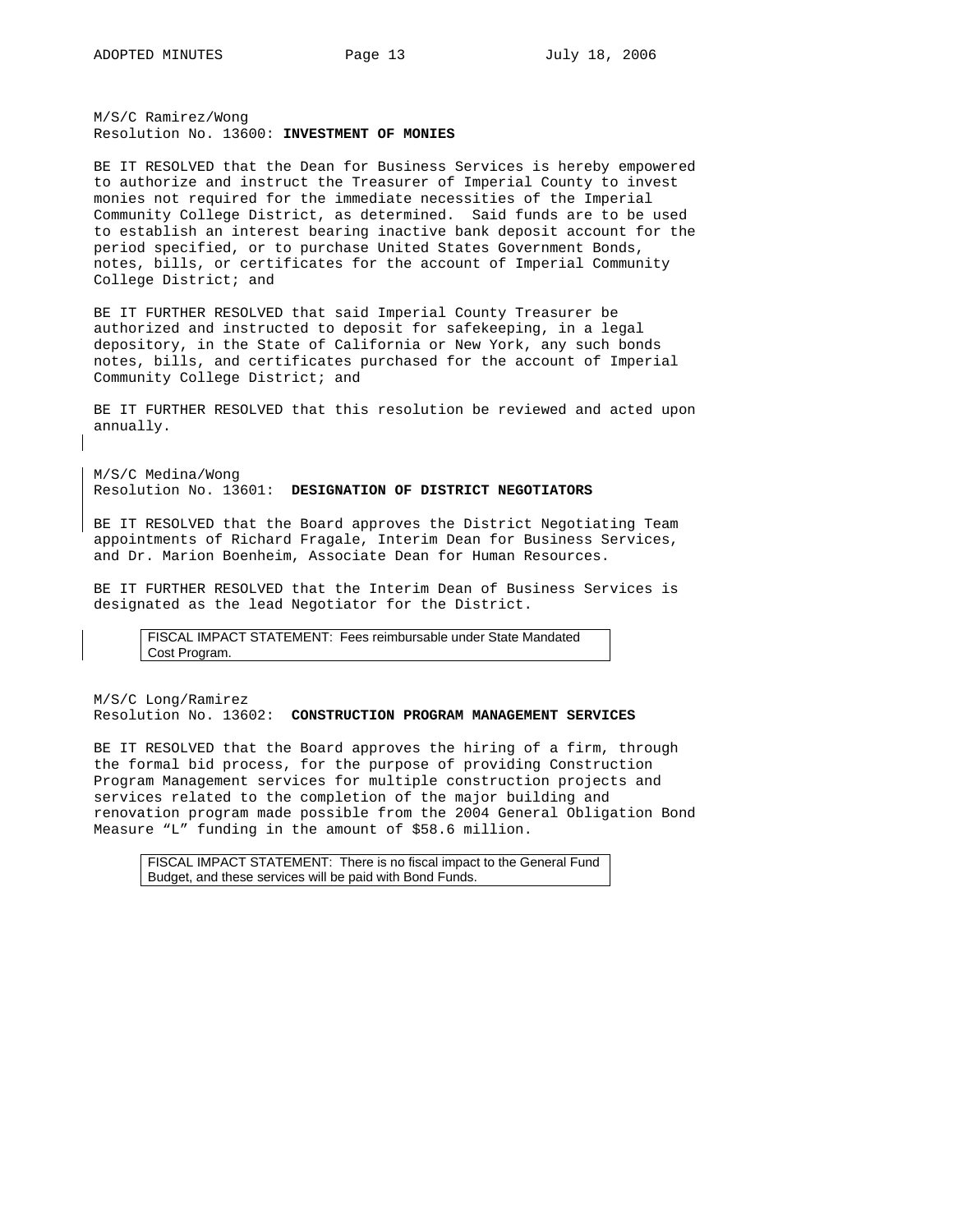M/S/C Ramirez/Wong Resolution No. 13603: **TECHNOLOGY COUNCIL**

BE IT RESOLVED that the Board approves the establishment of a Standing Committee called the Technology Council, which has been recommended by the Academic Senate (5/17/06), and recommended by College Council (6/26/06), with the consent of the Superintendent/President as follows:

### TECHNOLOGY COUNCIL

#### Purpose Statement

The purpose of the Technology Council is to coordinate campus technology activities, address technology needs and issues, and take action upon recommendations from feeder subcommittees. The Council has four broad categories of responsibilities:

- Campus technology policy and procedure planning
- Instructional technology
- Administrative computer system (i.e. SCT Banner)
- System architecture and network services

Subcommittees will be appointed by the Technology Council on an as needed basis.

## Chairperson

The Technology Council will be co-chaired by the Dean of Technology and Learning Services, and the faculty member to be appointed by the Academic Senate.

#### Composition

Members include the following:

- 3 administrators (including co-chair) appointed by Administrative Council
- 3 faculty members (including co-chair) appointed by the Academic Senate
- 1 classified manager or confidential staff appointed by CMCA
- 3 classified staff members appointed by CSEA
- 1 student appointed by ASG
- Chair of Banner Users' Group\* appointed by Banner Users' Group

\*Chair to be included in the number of representatives from her/his classification above.

### Reporting

The Council will forward its decisions and recommendations to the appropriate shared governance bodies including Academic Senate, College Council, Planning and Budget Committee, Executive Council, etc.

## Meeting Schedule

The Technology Council is scheduled to meet once a month. Date and time are to be determined by the Technology Council. Additional or alternative meetings will be scheduled on an as needed basis.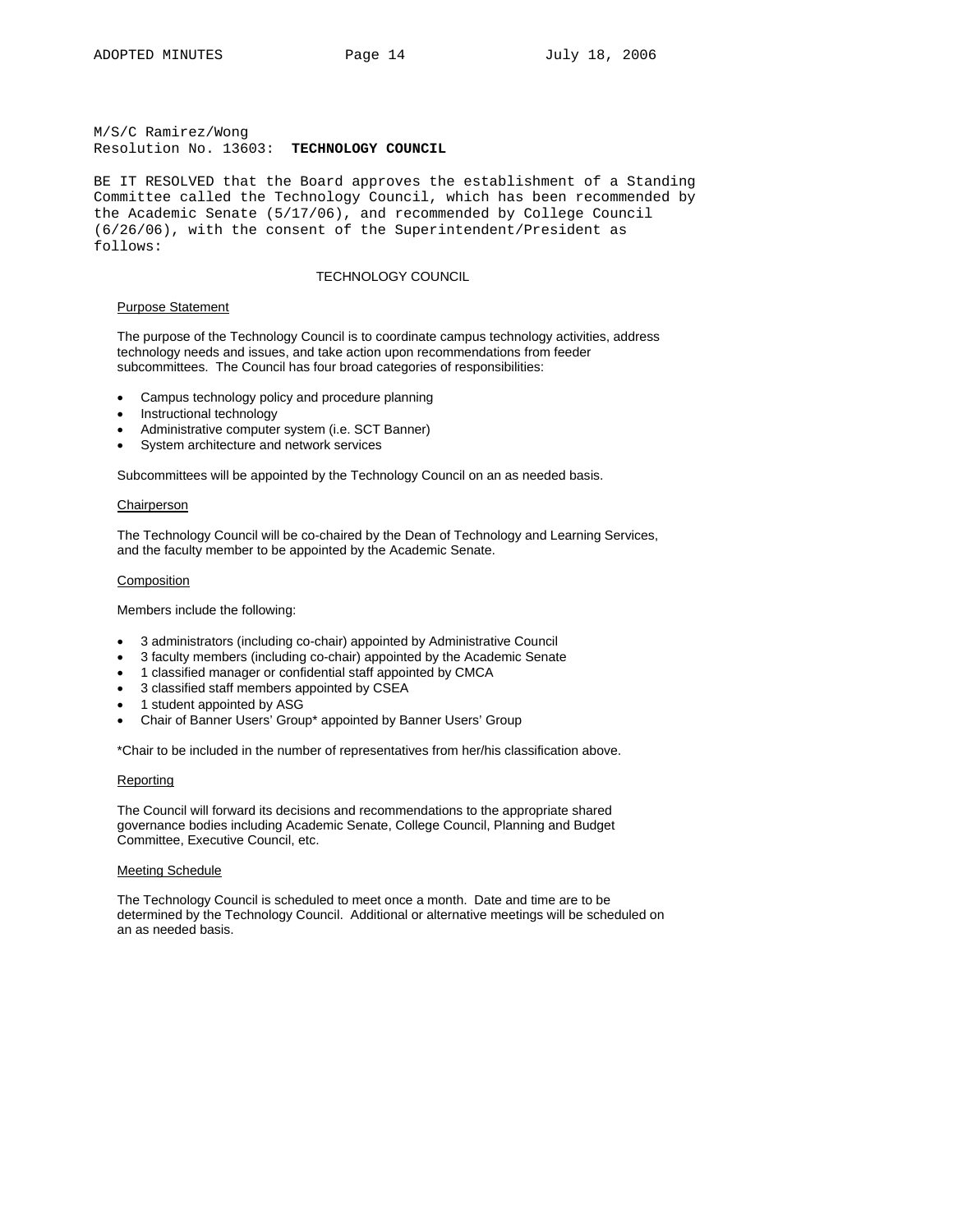BE IT FURTHER RESOLVED that the Technology Council will take the place of the following Standing Committees: Administrative Technology Advisory Committee (ATAC), Instructional Technology Advisory Committee (ITAC), Planning Technology Advisory Committee (PTAC), Information Technology Executive Committee (ITEC).

M/S/C Ramirez/Wong Resolution No. 13604: **FLEX** 

BE IT RESOLVED that the Board approves the temporary suspension of Flex activities for the 2006–2007 Academic Year, pending direction and authorization from the Chancellor's Office (College Finance and Facilities Planning Department), and agreement with the IVC Chapter CTA and Academic Senate.

M/S/C Medina/Wong to go into **CLOSED SESSION**

- 1. NEGOTIATIONS UNDER THE EDUCATIONAL EMPLOYMENT RELATIONS ACT Conference with District Negotiators RE: Direction for Negotiations
- 2. PUBLIC EMPLOYEE DISCIPLINE/DISMISSAL/RELEASE
- 3. CONFERENCE WITH LEGAL COUNSEL ANTICIPATED LITIGATION Significant exposure to litigation pursuant to subdivision (b) of Section 54956.9: 1 potential case

M/S/C Medina/Wong to go back to **OPEN SESSION**

Board President Acuña stated that on all three items, information was presented to the Board and direction was given.

M/S/C Ramirez/Medina Resolution No. 13605: **FACULTY RESIGNATION**

BE IT RESOLVED that the Board accepts the resignation of the following faculty member effective June 10, 2006:

Erin Itza Biology Instructor

BE IT FURTHER RESOLVED that the Board approves the recommendation of the Interim Vice President for Academic Services, an Academic Senate Representative, and the Division Chair to replace the position of Biology Instructor.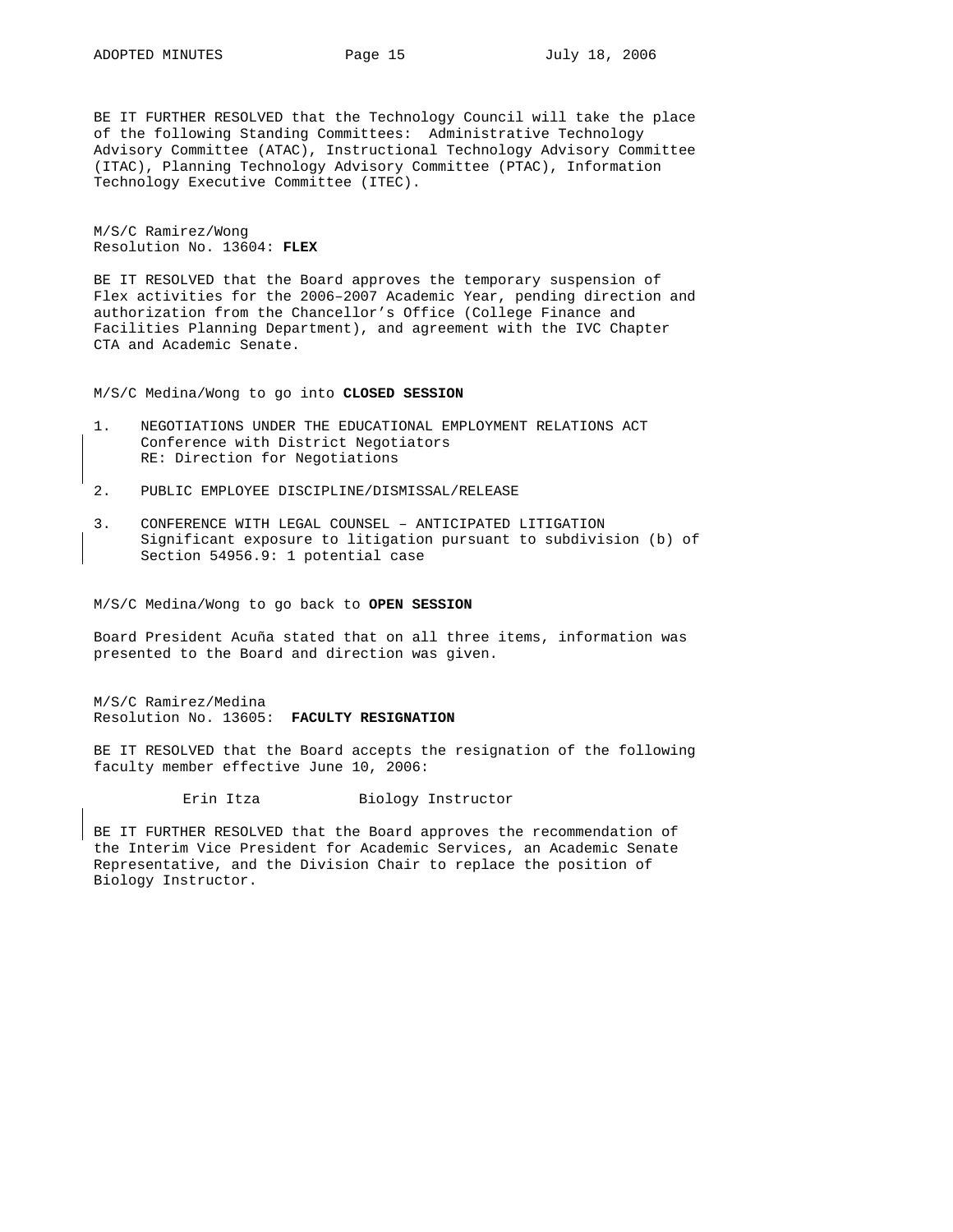M/S/C Ramirez/Medina Resolution No. 13606: **EMPLOYMENT OF ACADEMIC PERSONNEL** 

BE IT RESOLVED that the Board approves the following full-time tenure track, academic personnel, to be employed for the 2006-2007 Academic Year:

| NAME<br>$\sim$ | CLASSIFICATION/STEP        | ASSIGNMENT          |
|----------------|----------------------------|---------------------|
| Andres         | Appropriate Classification | Instructional Media |
| Martinez       | and Step Contingent Upon   | Designer            |

FISCAL IMPACT STATEMENT: This position is funded as follows:

Verification of Records

7/1/06 to 9/30/06 100% ACCESO 10/1/06 to 9/30/07 75% Title V ACCESO Grant - 25% District Funded 10/1/07 to 9/30/08 50% Title V ACCESO Grant - 50% District Funded 10/1/08 to 9/30/09 25% Title V ACCESO Grant - 75% District Funded After 9/30/09 100% District Funded

M/S/C Ramirez/Medina Resolution No. 13607: **TEMPORARY ACADEMIC EMPLOYMENT** 

BE IT RESOLVED that the following full-time temporary academic personnel be employed for the 2006-2007 Academic Year, pending medical and background checks:

| NAME              | CLASSIFICATION/STEP                                                               | ASSIGNMENT                        |
|-------------------|-----------------------------------------------------------------------------------|-----------------------------------|
| Rebecca<br>Walker | Appropriate Classification<br>and Step Contingent Upon<br>Verification of Records | Nursing (Pediatric)<br>Instructor |
| John Agee         | $\boldsymbol{v}$                                                                  | Sociology Instructor              |

M/S/C Ramirez/Medina Resolution No. 13608: **CLASSIFIED STAFF MEMBER RETIREMENT**

BE IT RESOLVED that the Board accepts, with sincere regret, the retirement of Alice McDonough, Preschool/Infant Toddler Teacher, effective July 28, 2006.

BE IT FURTHER RESOLVED that sincere appreciation be expressed for her eighteen years of service to Imperial Valley College.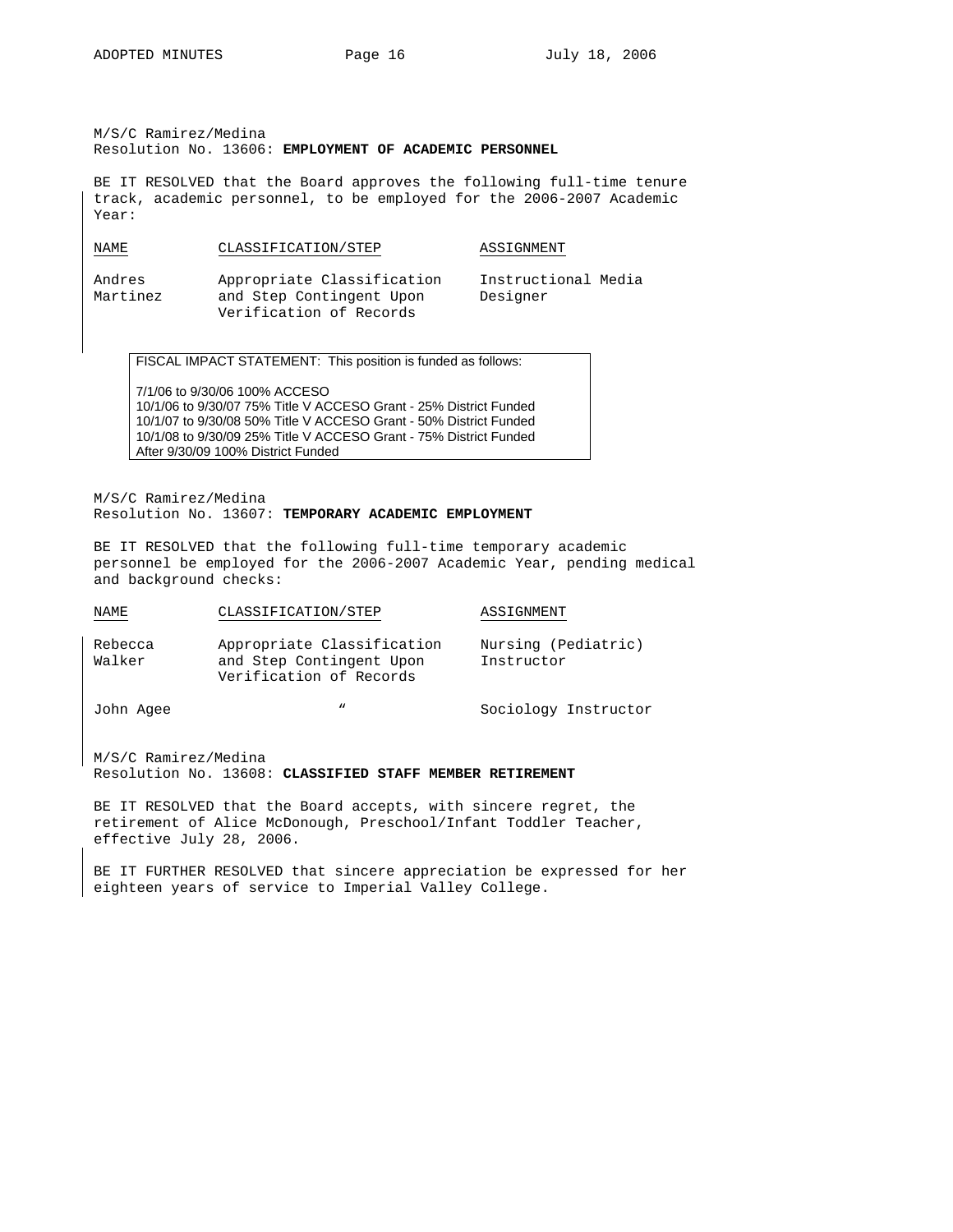M/S/C Ramirez/Medina Resolution No. 13609: **CLASSIFIED STAFF MEMBER RETIREMENT**

BE IT RESOLVED that the Board accepts, with sincere regret, the retirement of Gail Hostetler, Staff Secretary II for the Behavioral and Social Sciences Division, effective July 28, 2006.

BE IT FURTHER RESOLVED that sincere appreciation be expressed for her eighteen years of service to Imperial Valley College.

M/S/C Ramirez/Medina Resolution No. 13610: **CLASSIFIED RESIGNATION**

BE IT RESOLVED that the resignation of Andres Martinez, Technology Support Technician (Range 21-1) under the Title V ACCESO project be accepted effective June 30, 2006.

M/S/C Ramirez/Wong Resolution No. 13611: **CLASSIFIED EMPLOYEE RECLASSIFICATION**

BE IT RESOLVED that the Board approves the following classified employees be reclassified as indicated:

| NAME                 | PRESENT<br>CLASSIFICATION                                                           | NEW<br>CLASSIFICATION                                                              | FUNDING           | EFFECTIVE |
|----------------------|-------------------------------------------------------------------------------------|------------------------------------------------------------------------------------|-------------------|-----------|
| Edward<br>Cesena III | Microcomputer Lab<br>Assistant<br>Part-time<br>Range 12<br>10 months 75%            | Microcomputer<br>Lab Assistant<br>Full-time<br>Range 12<br>12 months 100%          | District 7/1/2006 |           |
| Angelica<br>Hueso    | Instructional Lab<br>Assistant<br>Full-time<br>Range 10<br>10 months 100%           | Lanquaqe Lab<br>Specialist<br>Full-time<br>Range 15<br>10 months 100%              | District 7/1/2006 |           |
| Lila<br>Velarde      | Instructional Lab<br>Assistant<br>Part-time<br>Range 10<br>9 months 50%             | Instructional<br>Lab Assistant<br>Part-time<br>Range 10<br>9 months 75%            | District 7/1/2006 |           |
| Joe Serna            | Receiving and<br>Warehouse<br>Technician<br>Full-time<br>Range 14<br>12 months 100% | Purchasing/<br>Receiving<br>Coordinator<br>Full-time<br>Range 17<br>12 months 100% | District 7/1/2006 |           |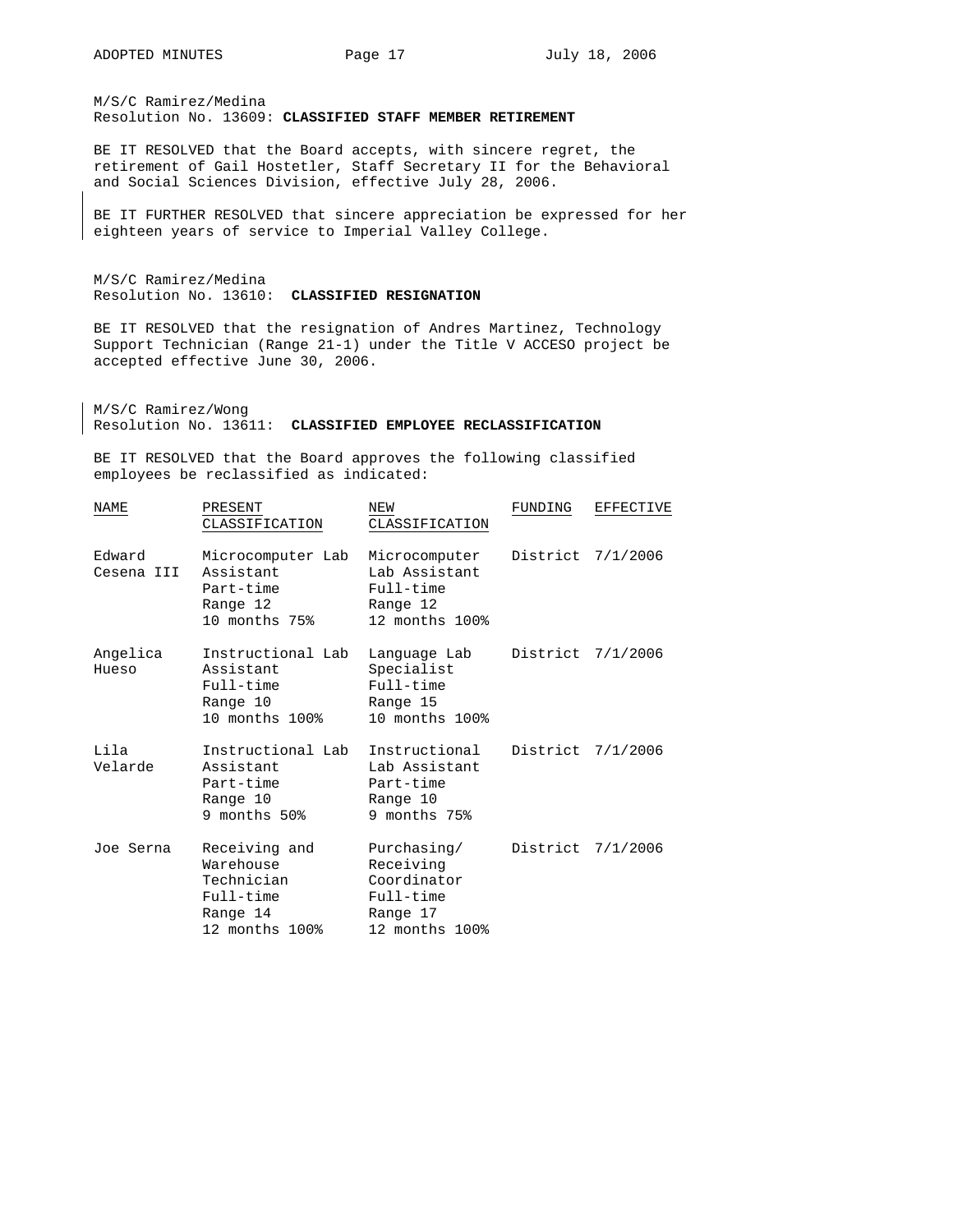| Raquel<br>Gonzalez | Staff Secretary 1 Purchasing<br>Full-time<br>Range 10<br>12 months 100% | Secretary<br>Full-time<br>Range 11<br>12 months 100%                                          | District 7/1/2006 |          |
|--------------------|-------------------------------------------------------------------------|-----------------------------------------------------------------------------------------------|-------------------|----------|
| VACANT             | Parking Control<br>Technician<br>Part-time<br>Range 10<br>10 months 50% | Office<br>Assistant II<br>Part-time<br>Range 8<br>11 months 50%                               | State             | 7/1/2006 |
| Alfonso<br>Sanchez | Senior Computer<br>Programmer<br>Range 30<br>12 months 100%             | Senior Computer District 7/1/2006<br>Programmer/Data<br>Analyst<br>Range 32<br>12 months 100% |                   |          |
| Jeff<br>Cantwell   | Microcomputer Lab<br>Assistant<br>Range 12<br>10 months 75%             | Senior Computer District 7/1/2006<br>Programmer/Data<br>Analyst<br>Range 32<br>12 months 100% |                   |          |

ADOPTED MINUTES Page 18 July 18, 2006

M/S/C Ramirez/Wong Resolution No. 13612: **VOLUNTEER EMPLOYMENT**

BE IT RESOLVED that the following volunteers be approved and covered by Workman's Compensation Insurance effective July 10, 2006 through July 27, 2006:

| Gabriela Bernal    | Dakoya Thomas   |
|--------------------|-----------------|
| Matiana Rosales    | Alma Vega       |
| Alicesina Gonzalez | David Gallegos  |
| Jose Ceballos      | Lizette Sanchez |
| Sarai Sandoval     | Sonia Reyna     |
| Rosana Macias      | Luis Garcia Jr. |
| Hugo Ortega        | Miquel Freqoso  |
| Hector Gomez       |                 |

BE IT FURTHER RESOLVED that thanks is hereby extended to the volunteers of the Upward Bound Summer Bridge Program for their contribution to Imperial Valley College.